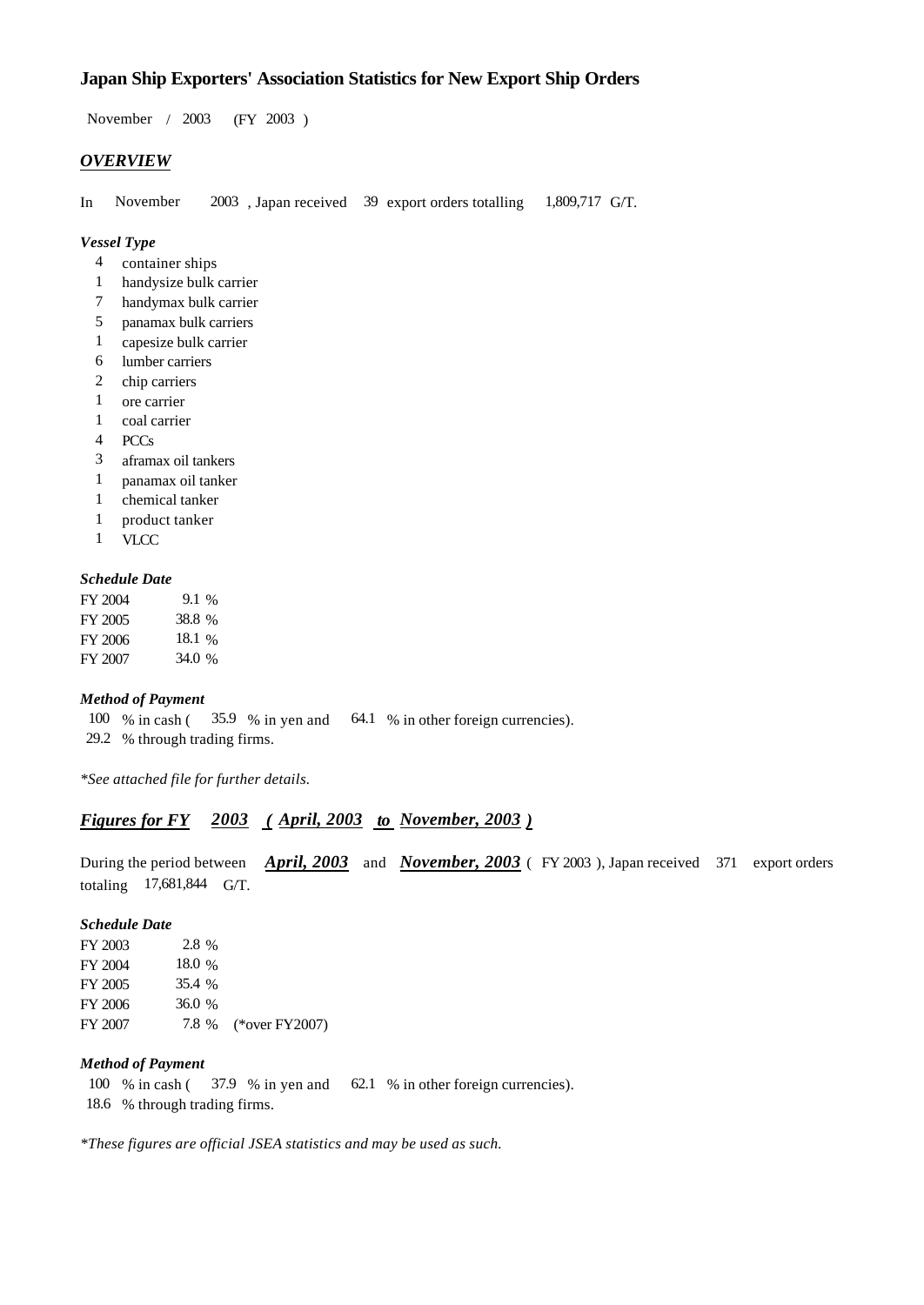## New Export Orders Placed in November 2003 (FY 2003) Based on Fiscal Year

| Description              |     | Apr $02$ to Mar $03$ | Apr $03$ to Jul $03$ |            | August 2003 |           | September 2003 |           | October 2003 |           | November 2003 |           | Apr $03$ to Nov $03$ |            | Jan 03 to Nov 03 |            |
|--------------------------|-----|----------------------|----------------------|------------|-------------|-----------|----------------|-----------|--------------|-----------|---------------|-----------|----------------------|------------|------------------|------------|
|                          | No. | G/T                  | No.                  | G/T        | No.         | G/T       | No.            | G/T       | No.          | G/T       | No.           | G/T       | No.                  | G/T        | No.              | G/T        |
| General Cargos           | 14  | 475,900              | 27                   | 1,117,350  |             | 199,800   | 6              | 248,400   |              | 15,200    |               | 235,200   | 43                   | 1,815,950  | 47               | 2,189,950  |
| <b>Bulk Carriers</b>     | 251 | 10,746,210           | 164                  | 7,145,750  |             | 667,600   | 20             | 653,290   | 15           | 546,150   | 28            | 1,162,750 | 238                  | 10,175,540 | 310              | 13,326,340 |
| Tankers                  | 71  | 3,886,550            | 42                   | 2,164,000  | 11          | .177,437  | 13             | 1,101,100 | 17           | 836,050   |               | 411,767   | 90                   | 5,690,354  | 131              | 7,054,154  |
| <b>Combined Carriers</b> |     |                      |                      |            | ΩI          |           |                |           |              |           |               |           |                      |            |                  | $\Omega$   |
| Others                   |     |                      |                      |            |             |           |                |           |              |           |               |           |                      |            |                  | $\Omega$   |
| Total                    | 336 | 15,108,660           | 233                  | 10,427,100 | <b>26</b>   | 2,044,837 | 39             | 2,002,790 | 34           | 1,397,400 | 39            | 1,809,717 | 371                  | 17.681.844 | 470              | 22,570,444 |
| FY 2002 / FY2003 (%)     |     | $*144.9$             |                      | 236.4      |             | 99.3      |                | 206.0     |              | 116.0     |               | 261.7     |                      | 189.3      |                  | $** 201.2$ |
| In CGT                   |     | 7,288,257            |                      | 5,136,249  |             | 870,535   |                | 977,078   |              | 728,038   |               | 908,633   |                      | 8,620,533  |                  | 10,920,555 |

JSEA (December 2003)

*Figures for shipbulding orders of 500 G/T and over for export as steel vessels placed with JSEA members are covered.*

\*FY 2001/FY2002

\*\*Calender Year 2002/2003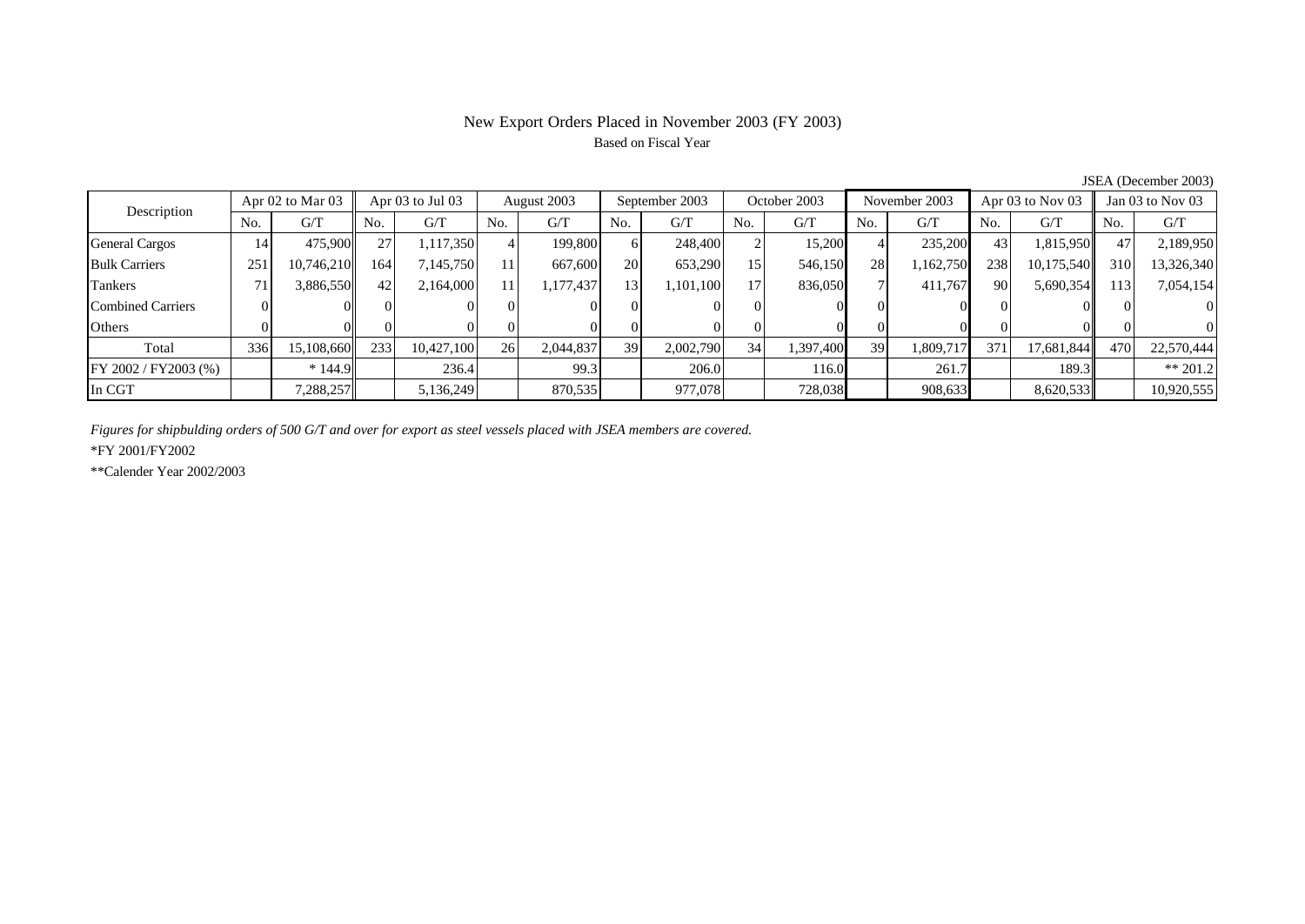## Export Ships Delivered in November 2003 (FY 2003) Based on Fiscal Year

| Description              |     | Apr $02$ to Mar $03$ | Apr $03$ to Jul $03$ |           | August 2003 |         | September 2003  |           | October 2003 |         | November 2003 |         | Apr $03$ to Nov $03$ |           | Jan 03 to Nov 03 |                |
|--------------------------|-----|----------------------|----------------------|-----------|-------------|---------|-----------------|-----------|--------------|---------|---------------|---------|----------------------|-----------|------------------|----------------|
|                          | No. | G/T                  | No.                  | G/T       | No.         | G/T     | No.             | G/T       | No.          | G/T     | No.           | G/T     | No.                  | G/T       | No.              | G/T            |
| General Cargos           | 31  | 1,092,204            |                      | 374,239   |             |         |                 | 130,788   |              | 9,697   |               | 182,284 | 19                   | 697,008   | 28               | 966,701        |
| <b>Bulk Carriers</b>     | 124 | 4,637,434            | 35 <sub>1</sub>      | .563,952  | 6           | 202,492 | 10 <sup>1</sup> | 474,746   | $\Omega$     | 340,524 | 6             | 264,447 | 66                   | 2,846,161 | 104              | 4,322,807      |
| Tankers                  | 72. | 4,678,657            | 26                   | 1,346,421 | 10          | 357,232 | 16 <sup>l</sup> | 1,277,699 | $\Omega$     | 549,252 | h.            | 314,578 | 67                   | 3,845,182 | 98               | 5,673,768      |
| <b>Combined Carriers</b> |     |                      |                      |           |             |         |                 |           |              |         |               |         | $\Omega$             |           |                  | $\overline{0}$ |
| Others                   |     | 21.188               |                      |           |             |         |                 |           |              |         |               |         |                      |           |                  | $\overline{0}$ |
| Total                    | 228 | 10,429,483           | 72                   | 3,284,612 | 16          | 559,724 | 30              | 1,883,233 | 19           | 899,473 | 15            | 761,309 | 152                  | 7,388,351 | 230              | 10,963,276     |
| FY 2002 / FY2003 (%)     |     | $*94.7$              |                      | 134.8     |             | 60.7    |                 | 211.4     |              | 76.6    |               | 79.8    |                      | 115.9     |                  | ** $109.5$     |
| In CGT                   |     | 5,277,721            |                      | .590,873  |             | 305.428 |                 | 836.417   |              | 463,050 |               | 397,513 |                      | 3,593,281 |                  | 5,354,666      |

JSEA (December 2003)

*Deliveries of new shipbuilding orders of 500 G/T and over for export as steel vessels placed with JSEA members are covered.*

\*FY 2001/FY2002

\*\*Calender Year 2002/2003